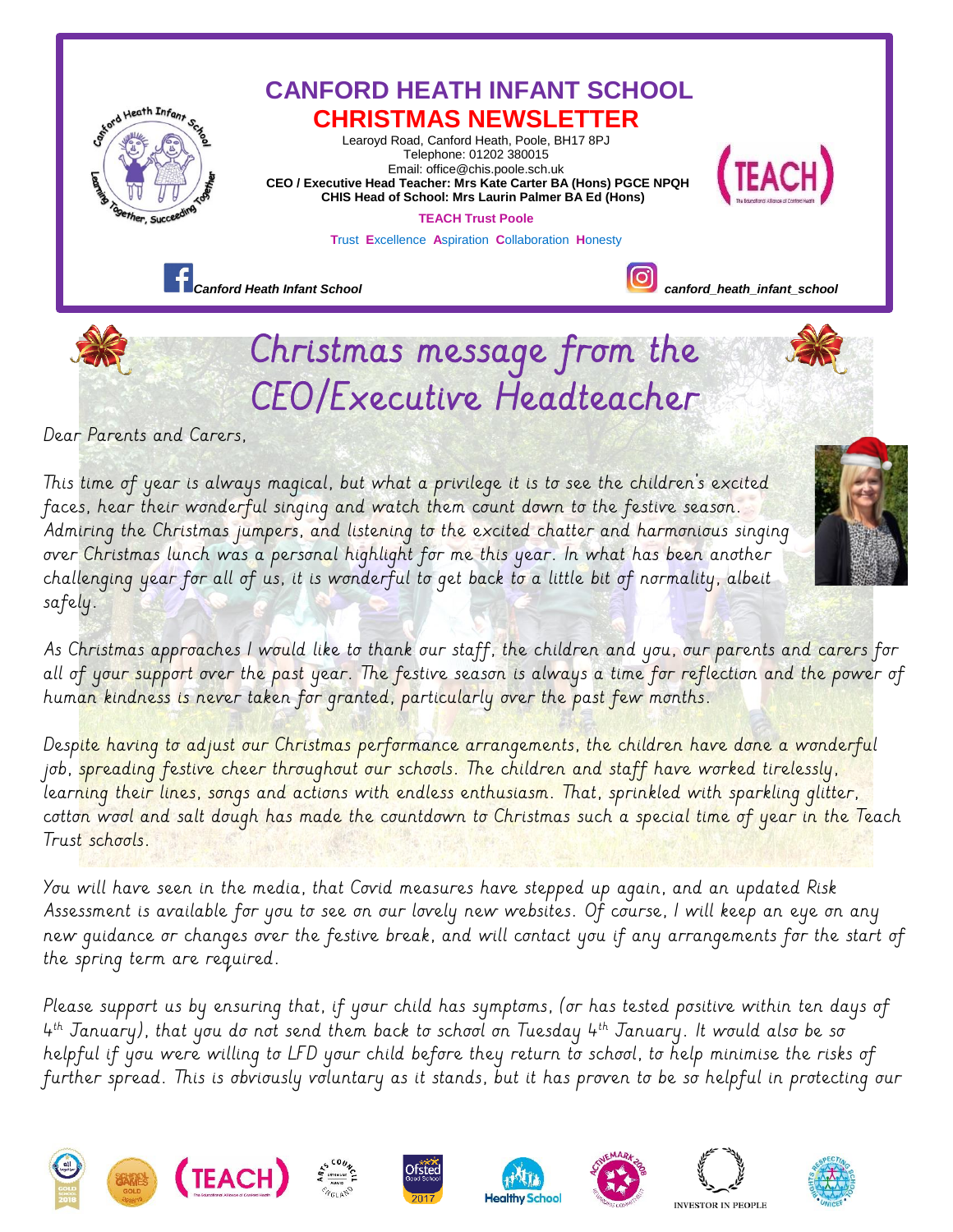children and staff. (Please do not PCR/LFD test if your child has already tested positive within the past 90 days). Thank you so much for your support with this.

On behalf of myself, and all of the staff and Trustees, I would like to take this opportunity to wish you all a wonderful Christmas; a time for reflection, spending time with your loved ones and most importantly creating wonderful memories and taking time to relax. We look forward to welcoming the children back to school on Tuesday 4th January 2022.

With very best wishes,

KateGret

Mrs Kate Carter CEO/Executive Head Teacher



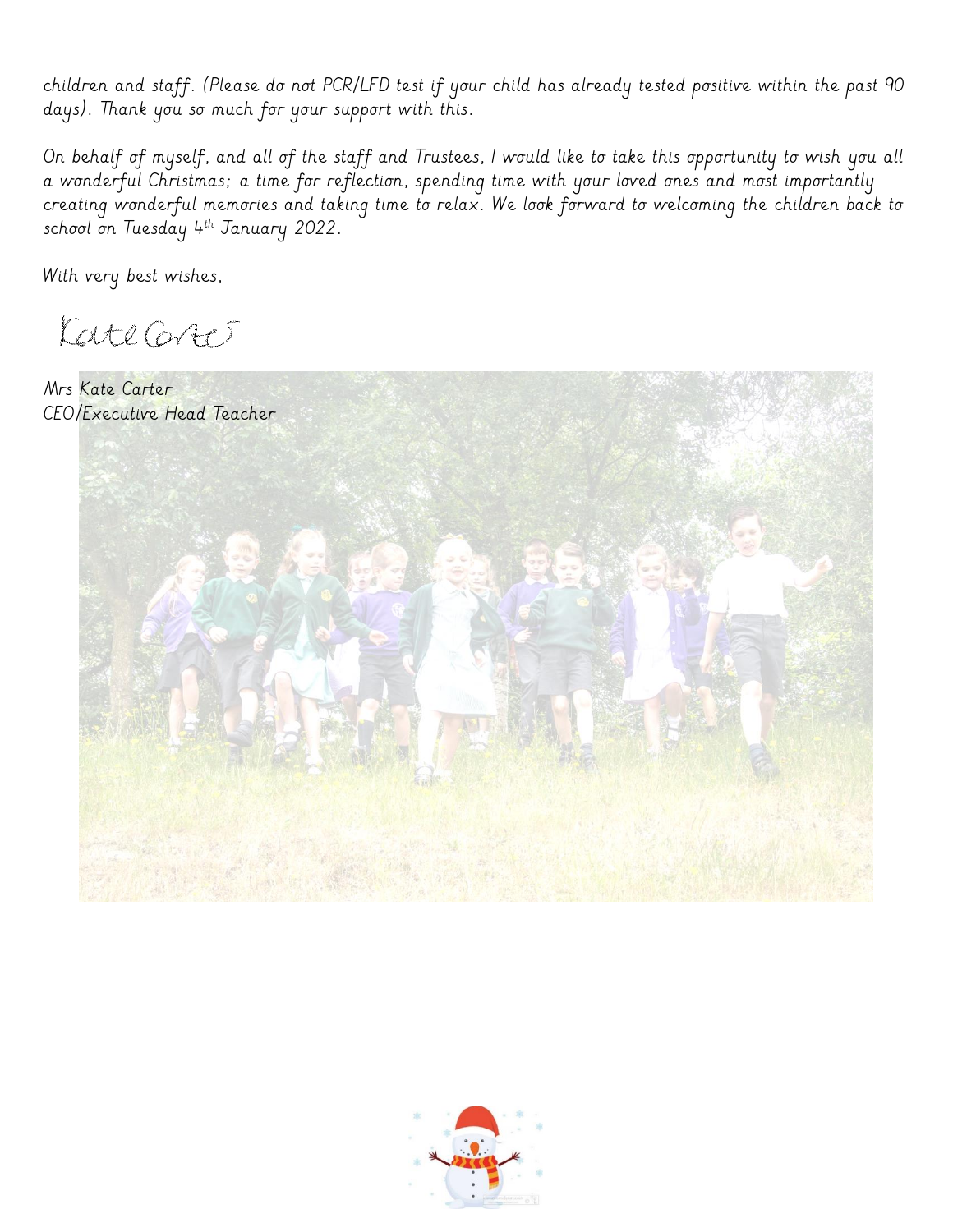

## Christmas message from the Head of School



Dear Parents/Carers,

I cannot believe that we have finished the first term already- what a successful term it has been! I feel incredibly proud of what the children have achieved already and I have thoroughly enjoyed seeing the children learning in class. I loved seeing the children, with their ID badges and binoculars, in role as palaeontologists crawling through tunnels, exploring fossils and hunting for eggs! They were so excited and eager to share everything that they saw and found. In Year 1, I was lucky enough to watch them perform their winter poems. They were absolutely brilliant and read with such enthusiasm. Earlier in the term, I visited the children when they were off on their bus ride around London. They were very keen to share that they had seen the London Eye, Big Ben and the Queen! Year 2 have been working really hard writing their Roald Dahl riddles – I loved guessing who their riddles were about. They have also been busy designing their own fruit smoothies. The children loved sharing their smoothies and tasting each other's.

We were fortunate enough to be able to invite you in to watch our amazing performances. Year 1 worked extremely hard learning their speaking parts, actions and songs – and what a spectacular show it was! Year 2 also took part in their sing-alongs and they were fabulous. It has been so lovely to be able to listen to their singing once again (even if some songs are often on repeat!!)

Our Christmas lunch was a huge success - the children all looked amazing in their Christmas jumpers and thoroughly enjoyed their turkey dinners and packed lunches. We even managed to blast out some Christmas tunes and sing along!!

After Christmas, I am very pleased to tell you that we will be welcoming back our lovely Mrs Hardwicke from her maternity leave. Mrs Hardwicke will be continuing in her role as Inclusion leader and Mrs Short will be returning to the junior school, after she has spent some time handing over. I'd like to thank Mrs Short for all of her hard work whilst she has been supporting at our school. As you already know, Mrs Baker will be leaving us early January to go and have her baby, and Mrs West will be taking over as Lions' class teacher, with Mrs Thorne.

I hope that you are able to enjoy time with your families over the Christmas break, and I truly hope that you all have the most wonderful Christmas!

Best wishes,

Statmer

Mrs Laurin Palmer Head of School

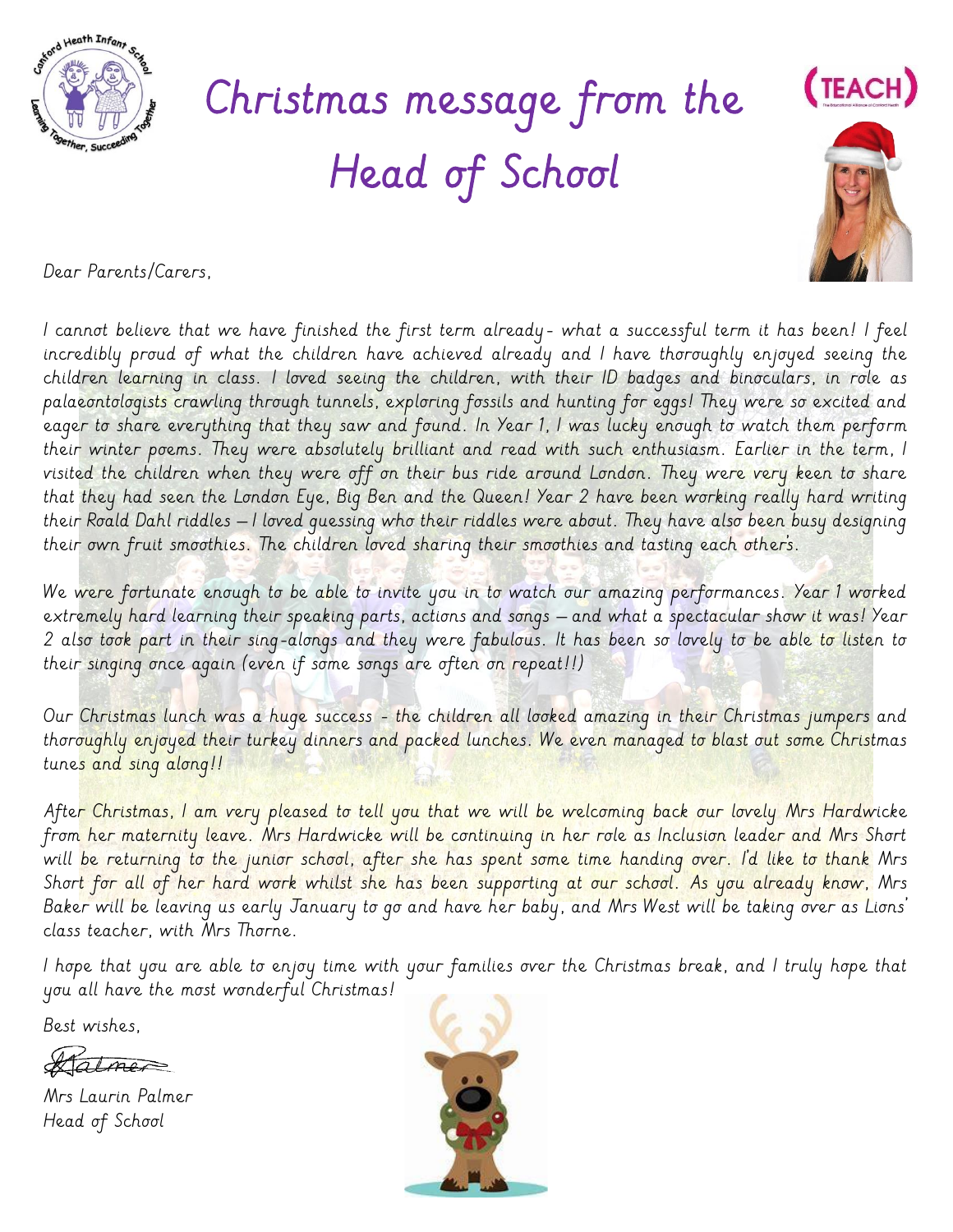



## Christmas message from the Pastoral Care Team

As Christmas approaches and our children become more excited, we would like to take some time to think about some families who may not be as fortunate as others, even more so, due to the current situation. We would like to extend our heartfelt thanks to Tesco Tower Park, Poole Foodbank, The Salvation Army and Canford Heath Baby Bank for helping us to support some of these families during this festive time. We wish you and your wonderful children, a very Merry Christmas and we look forward to seeing all the children next year!

Mrs Rachael Lippitt & Mrs Karen Baylis Pastoral Care Worker & ELSA



We loved taking part in the Dino Dig during our 'Land Before Time' topic.



We had a special visit from the Ambulance service, Police, Vets and lots of other people during our 'People Who Help Us' topic.

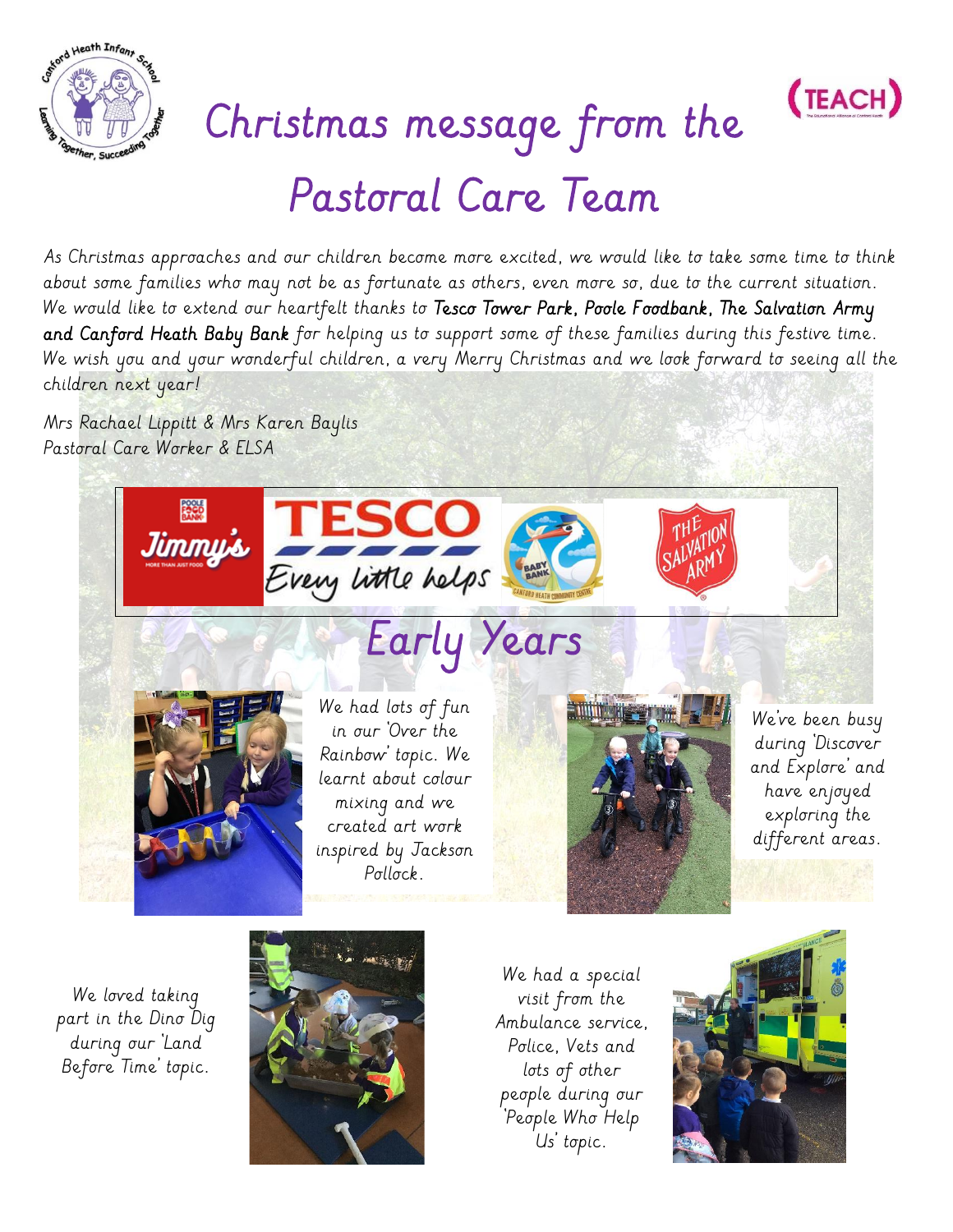

## Year 1





We created beautiful bonfire night artwork using paint and glitter.



We made some delicious Gingerbread Men – luckily, they didn't run out of the oven!





We had a wonderful tea party as a 'Fab Finish' at the end of our Paddington topic.





 As part of Soundstorm's they provided Year 2 where they took them<br>on a musical iourneu rana ine worta.<br>was called 'Scary 'Around the World in 8 20-year anniversary, with a workshop, on a musical journey around the world. This Bones' and a journey days'



This half term, the children enjoyed using the school ipads to do their own individual research on our various science topics including animals and why they are suited to their habitats.

 role of pirates in the As part of our 'Globetrotters' topic, the children took part in a trip to Poole Quay, where they completed the Cockle Trail. They learnt about the history and uses of Poole Quay, plus the past.



We had new play equipment installed over the Autumn Term to encourage the children to stay fit and active. They have loved playing on it!